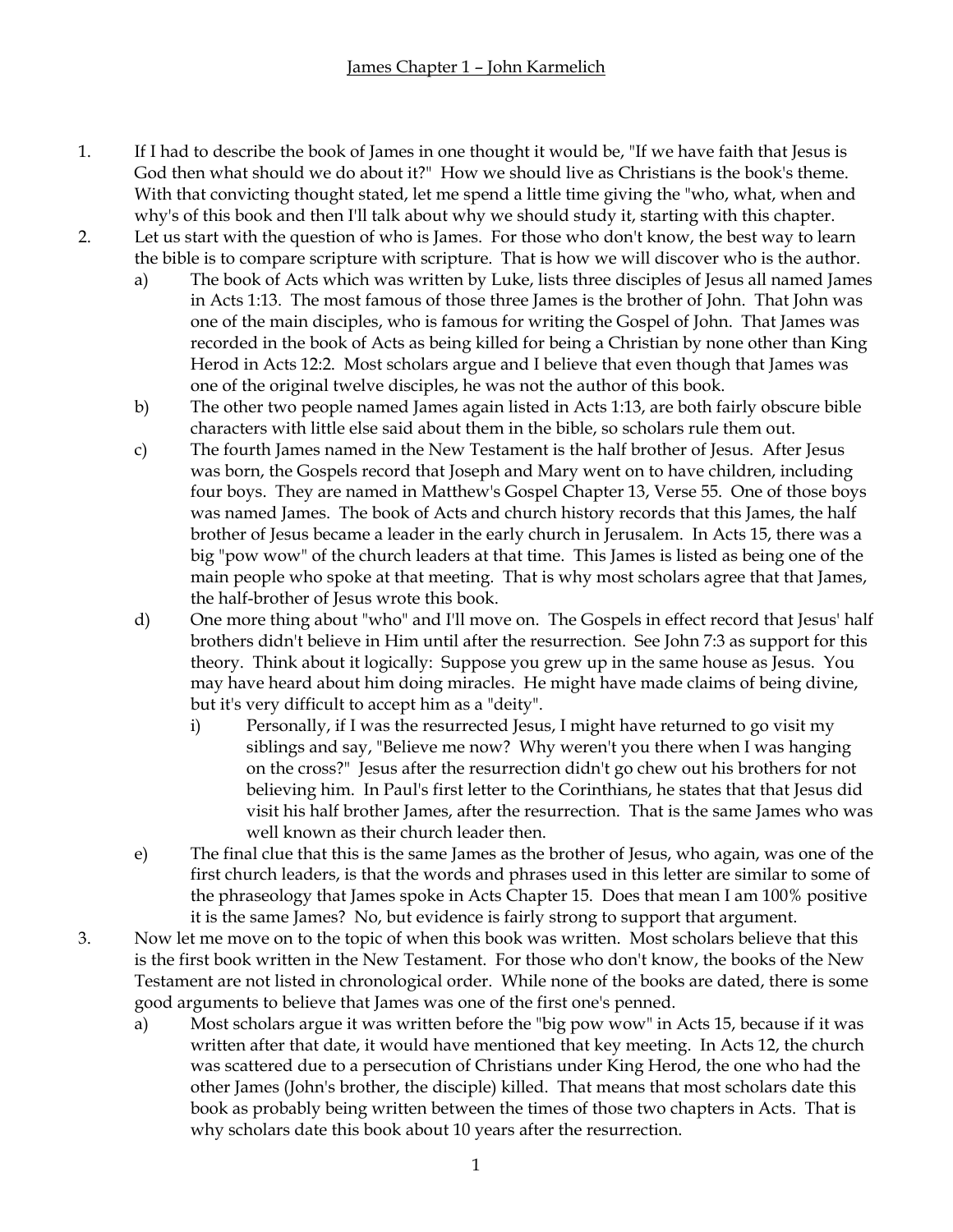- 4. Now comes the important question of "why": One of the issues that most Christian scholars have struggled with through the last two millenniums of the issue of understanding about God's grace versus working in order to please Him". There are scholars who incorrectly think that the book of James is a contradiction to one of Paul's key teaching points that we are saved by God's grace alone and we can't earn it.
	- a) That is because the book of James is full of ideas we should do as Christians. In fact, even though this book is five short chapters, it is in effect full of commands of things we should do to live as Christians. This book is sometimes referred to as the New Testament book of proverbs, as it is full of short statements of how we are to live.
	- b) With that said, here is how I reconcile that argument. To me it comes down to the false idea of trying to earn God's love as opposed to trying to be a good witness for Him out of gratitude. Think of it this way: Religions that believe in a single God usually explain that one has to do "a, b, and c" in order for God to be happy with us. It is about working hard in order to prove to God that we are worthy to be with Him forever. While that concept seems like the ideal way to live out our lives, the problem with that idea is that we never can know for sure if we are ever good enough for God.
	- c) Christianity in effect says it is impossible to be good enough for God. Although it is not ever stated in the bible, Christianity teaches that God does not grade on a curve. The idea is that one has to be 100% forgiven of all sins, past, present and future in order for us to be perfect so that we can be with Him forever. If God by definition is perfect, then we would have to be perfectly forgiven to be with Him in heaven. That is why Christianity has the concept of God Himself dying for our sins so that we can be perfectly forgiven and live with Him forever.
	- d) Given all of that, how does one explain the book of James, which is full of commands as to how the Christian should live? Again, the key word to me is the word "gratitude". The idea is we don't try to please God in order to earn His love. We should please Him out of gratitude for our salvation. We can't be more saved by doing what James teaches or what any of the laws teach in the bible. However, this book and the bible as a whole gives us examples of the best way to live out of gratitude for what Jesus did for us.
- 5. Let me give my final bit of background and then I can focus on Chapter 1. The "where" question: As I stated earlier, James was an early leader in the church in Jerusalem. When the persecution of Christians began under King Herod, the Christians who stayed in Jerusalem lived "underground" to lead the church. Therefore, most likely this letter was written from Jerusalem.
	- a) Another reason to believe that this letter was written before the big "pow wow" of Acts Chapter 15, is that is when the Jewish Christians first learned and accepted the idea that non-Jewish people could be saved by faith. In the introduction to this letter, James said that this is written to the "12 tribes scattered among the nations". That means that James addresses this letter to Jewish Christians (descendants of the 12 tribes of Israel) that are now scattered around the greater area due to the persecution of the church that was happening at that time.
	- b) Given the fact that James only addresses this letter to Jewish Christians, that is a clue that this letter was probably written before the Acts Chapter 15 meeting.
- 6. With that introduction to the book completed, let me now give my title, "Understanding trials".
	- a) This is not about courtroom trials, although that could count as a trial. The idea is that everyone in life has times when things are difficult and we don't know what to do next. Remember that James wrote this letter at a time when it was a death sentence to even be a Christian from a Jewish background. Therefore "trials" was the key word of that day.
	- b) When trials occur, I like to remind people of two verses in the bible. The first one is used 453 times in the King James Version of the bible that says, "It came to pass". My point is whatever trial we are going through, eventually will come to an end. Just like all of those events described in the bible did come to an end.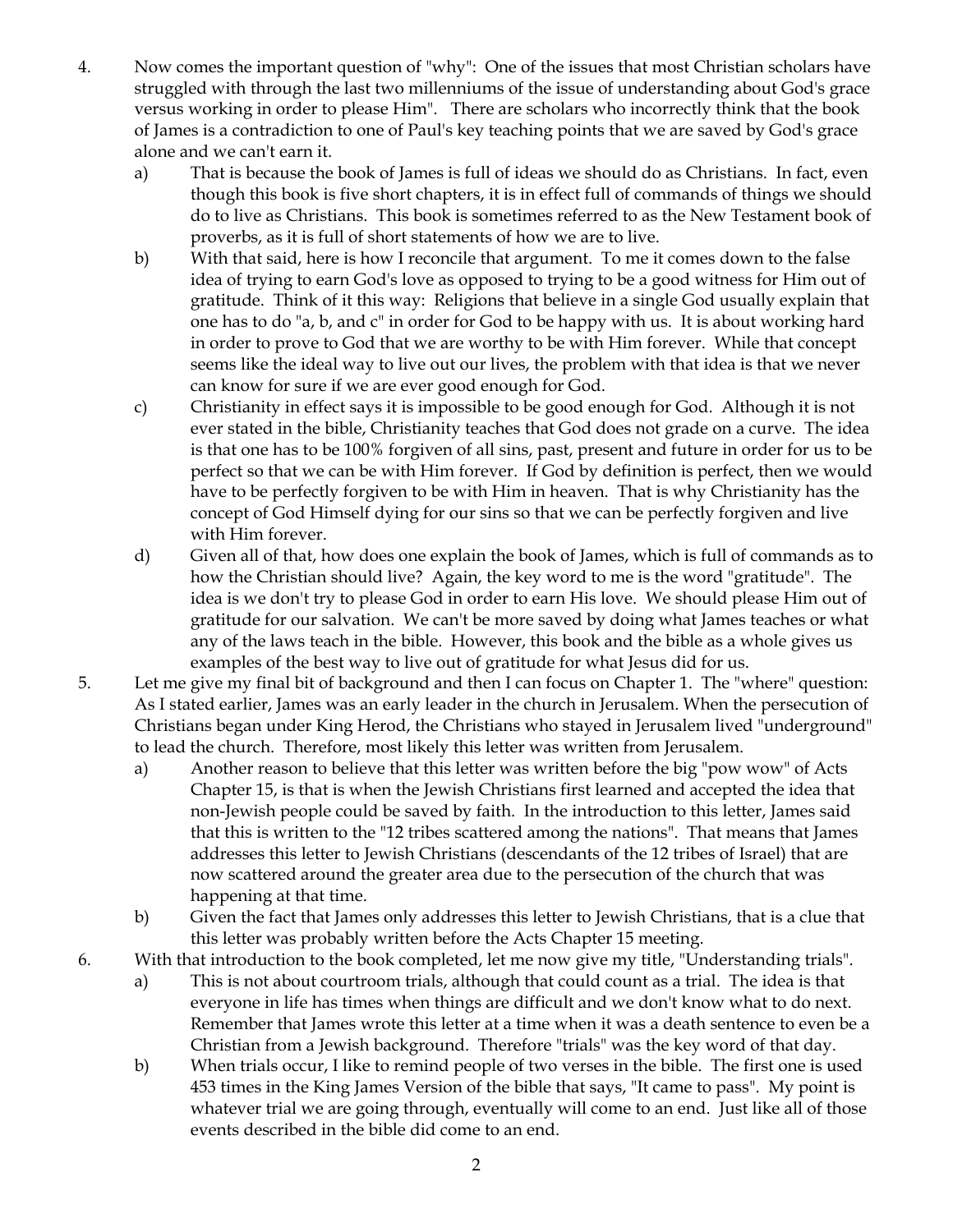- i) The second verse to remember is Romans 8:28, which says in effect that all things work for good for those who love God. The key point is that God allows trials to happen in the lives of believers ultimately for His glory. We usually don't know why we go through such trials and sometimes we may never know the reason, but I trust in that Scripture that God has a purpose for allowing such things to occur.
	- a) One of the best prayers I have ever heard on the issue of trials is the simple prayer of "Dear God, let not this lesson or this trial be wasted".
	- b) If I can keep that in mind, along with the concept of "it came to pass" I find that I can trust in God to see me through any trial in life.
- c) My final point about trials is to think about this from James' perspective. No matter how bad the trial that most of us are going through, most of us are not trying to be killed just because we believe Jesus is God. That is what the Christian church faced at the time when James wrote this letter. Therefore, if James is teaching how they could not only survive in such times, but also make a difference for God, maybe we too, can learn a few things not only about living through trials, but how to make a difference for God during such times.
	- i) With that statement out of my system, it is time for Verse 1.
- 7. Chapter 1, Verse 1: James, a servant of God and of the Lord Jesus Christ, to the twelve tribes scattered among the nations: Greetings.
	- a) Verse 1 does give us the "who" the letter is from and who it is written to.
	- b) Since I've already beaten to death that I am convinced this James is Jesus' half brother, I won't talk about that any more. With one exception: Notice that James doesn't brag about his personal relationship with Jesus. This letter has no, "Oh, and by the way, I'm the one who grew up in the same house as Jesus and He visited me after the resurrection". James just calls himself a servant of God and a servant of Jesus who James believes is his Lord.
		- i) If you have a brother, what would it take to consider him to be god? Even if you saw him do a miracle, you might say he has a gift, but that would not make him out to be God. Even if you saw that brother die a violent way and saw them alive again, you might say, "OK, nice trick. How did you do that?" The only thing that might convince you that brother was God is how that brother acted once you did see him resurrected and what he said based on that fact. Whatever was said, it did convince James that Jesus was Lord (in charge) of James life.
		- ii) One gets the impression James believed in God before he was a Christian. I'm sure Joseph and Mary must have told James and the other siblings stories about Jesus' birth. It appears the siblings didn't believe it all until after the resurrection. That is when it sunk in, seeing Jesus then. That is why the letter is titled this way.
	- c) That leads us to the second part of this letter: It is written to the "twelve tribes scattered among the nations". Let me explain what I believe that means. On one hand, it is written to those Jews who already believed in Jesus. On the other hand, it is also written to Jewish people in general to teach them about Jesus. Even though it is only addressed to Jewish believers, I promise that this letter is designed for all us Christians to read. That is why I believe it was written before the big "pow wow". That meeting is when it was understand that non-Jews could be saved through Jesus without being Jewish first.
	- d) The final word is "greeting". The "hello" is not "I'm better than you because I'm the halfbrother of Jesus." It is not "Do what I say, because I am known as the or "a" leader of the Christian church in Jerusalem". The point of this letter is that James understood what it was like to be persecuted. There was a death sentence on his head as well as the head of any Jewish Christian at that time.
		- i) To say it another way, "I'm no better than you. I understand what you are going through at this time. Let me greet you as an equal brother or sister in Jesus and nothing more that that. Then let me give you a little advice about how to deal with the trials we all are facing just because we believe that Jesus is God."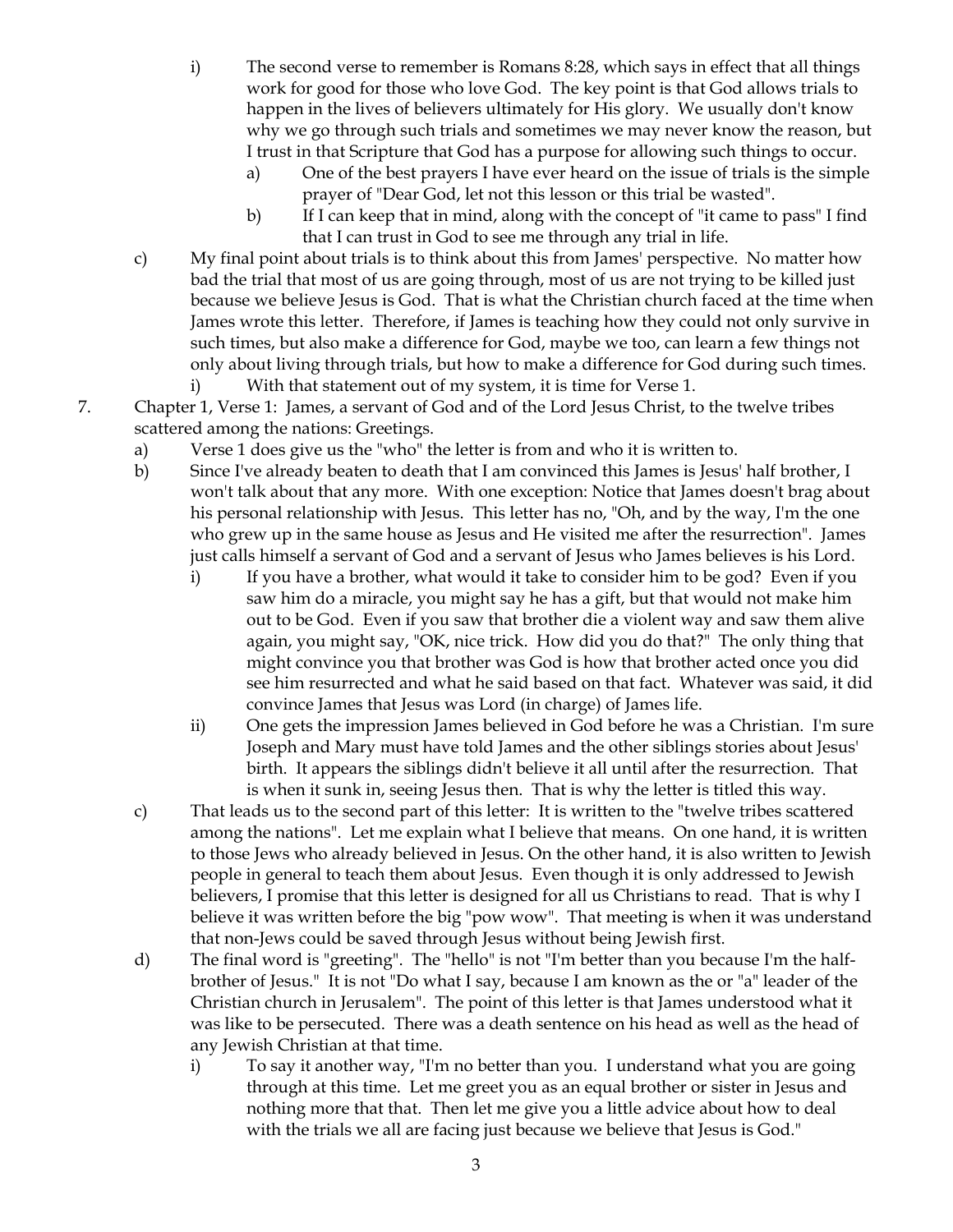- 8. Verse 2: Consider it pure joy, my brothers, whenever you face trials of many kinds, <sup>3</sup> because you know that the testing of your faith develops perseverance. <sup>4</sup> Perseverance must finish its work so that you may be mature and complete, not lacking anything.
	- a) In verse 2, James says that we should consider it a joyful experience when we face trials. I don't know about you, but trials are not my idea of a good time. Why would he say this?
		- i) Think of it this way: When have we learned the greatest learning lessons in our lifetime? Times when things are going well or during difficult times? When did we learn to trust God the most? It is usually when we are struggling. That is what James is trying to get across to hang in there during that difficult time.
		- ii) The point is not that James wants us to suffer. The point is that when things are getting difficult, that is when the Christians prays to God, "Help". To put that in James' vocabulary here, we develop "perseverance" because we are learning to trust God through those difficult times.
		- iii) To come back to one of the most commonly used lines in the bible, "this too shall pass". One thing we have to remember during our own trials is that somehow and someway it will come to an end. That probably won't give us the solution to our issues, but it will comfort us that whatever we are dealing with is not permanent.
	- b) Remember that James is writing to Christians who are on the run for their lives due to the fact at that moment it is a death sentence in that part of the world to be a Christian. James does not say, "too bad for you all", or "here is where you can hide". Instead he is saying to be joyful, not because the situation is good, but because God is using that situation in order to teach you to trust Him more and help you through your and our trials.
	- c) To summarize, the idea so far is when troubles come should seek God in order to help us deal with whatever we have to deal with. That leads perfectly to the word perseverance. The idea is in effect to hang in there as God promises to see us through such times.
	- d) Verse 4 says that perseverance makes us mature. That does not mean that if we have just the right number of difficulties in life, we will then have a better relationship with God. The idea is that we learn to trust God to guide us through our day. I am at a point in my life where I say, "Dear God, I don't know what is going to happen today or how I will get through this situation, but You know all things and You will somehow work it out."
		- i) This doesn't mean that I never have bad times. It just means that I have learned that no matter what, God will see me through this and when life gets difficult, I need to remind myself of this principal. That principal is that God has allowed me to go through what I am going through for some reason, and I stated earlier, the best prayer in difficult times is "Dear God, let not this lesson be wasted."
		- ii) To give an example, I discovered last night that the daughter of someone I know had committed suicide. This was a strong Christian man and I know his daughter went to Christian schools all of her life. There is no easy way to deal with that sort of pain and any of us who are parents can relate to that sort of tragedy. My prayer for the family is that God give them the perseverance to deal with that tragedy and give them the strength to move on through it all.
		- iii) My point is not that we should be happy during really difficult times. My point is just that God allows us to go through tragedies ultimately for His glory. There is no way I can explain tragedies like that last example. God never says the pain will just go away when we trust in Him. His promise to us is to guide us through such times so that we can preserver and continue to make a difference for Him.
		- iv) In effect, Verse 4 is a promise. The promise is that our trust in God will give us the strength in order to preserver through whatever it is we have to deal with. Again, that does not mean life will be easy. It just means even this too "shall pass".
	- e) OK, John, my life is not that tragic at the moment. When difficult times do come, what should I do about it? How do I get the wisdom to handle it? The answer is in Verse 5.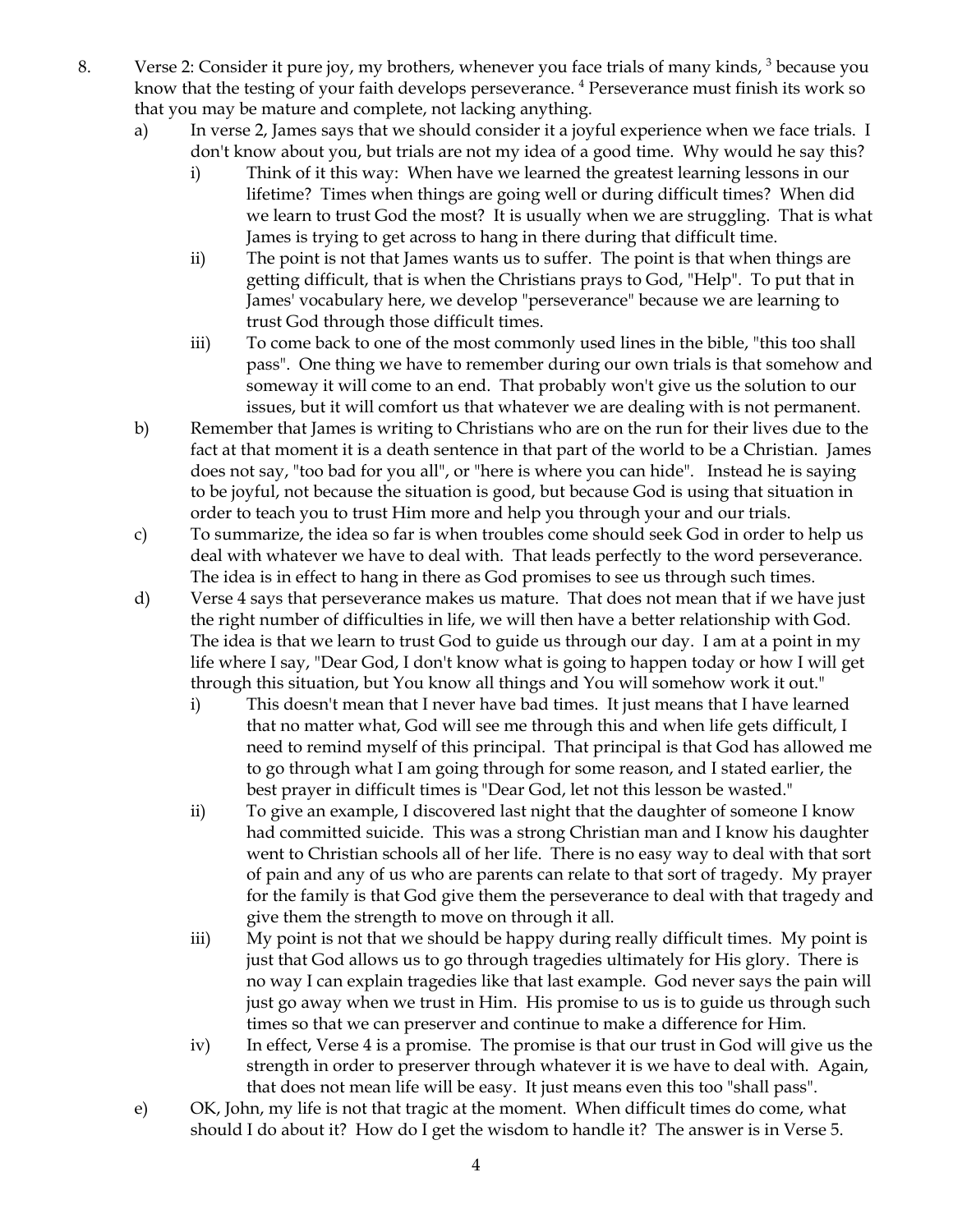- 9. Verse 5: If any of you lacks wisdom, he should ask God, who gives generously to all without finding fault, and it will be given to him.
	- a) To explain, first I would like to explain the difference between wisdom, intelligence and knowledge. I like to use the example of being hungry and having food in front of us.
		- i) Knowledge is about realizing that eating that food will satisfy our hunger.
		- ii) Intelligence is about how fast we figure out that eating the food ends the hunger.
		- iii) Wisdom is when we actually eat the food.
		- iv) To put it another way, I know lots of people that have lots of knowledge and may even have a high degree of intelligence. However, they still may not have a lot of wisdom in terms of doing the right things in life.
	- b) That leads me back to this verse. It does not say that seeking God gives us knowledge. It says that seeking God gives us wisdom. Grant it, studying our bible does give us a lot of knowledge about it's subject. However, it is the application of that knowledge that God is concerned about as we live our lives. The point here is that if we lack wisdom as to what to do next, God promises to give us that wisdom to make the right decision.
		- i) Let's say we are at some sort of point where we need to make a tough decision. God promises to generously give us the wisdom to make that decision.
		- ii) Does that mean we will never make mistakes or bad decisions? Of course not. It just means that God allows us to go through things for a reason. Remember that the ones James is writing to are on the run for their lives. There are wanted dead or alive posters around town with their pictures.  $\odot$  No matter how hard or often they prayed, those posters were still there. I'm sure there was no guarantee that they would even life through another day. The comfort James is trying to give at this point is that God, not James or you or me, will give us the wisdom to make the tough decisions we have to make at times.
		- iii) I should also add that there are no magic words. We can't recite a specific prayer and then God will give us the wisdom to make the right decision. It is a matter of just seeking Him and asking Him for the wisdom of what to do in that situation.
			- a) I have lost count of the number of times in my life where I needed help to find something or just to make a tough decision and after a quick prayer, it is amazing how the right answer just happened. If one wants proof for the existence of God, pray one's way through a tough decision. It is amazing to see how He works to help us through that situation.
			- b) This also does not mean God is a genie in a bottle. Coming back to the man who just lost his daughter, no prayer is ever going to take away that pain. It does mean that God promises to give each of us the wisdom to make the decisions in life that He wants us to have in order to continue to make a difference for Him with our lives.
			- c) On that happy note,  $\odot$  we can move on.
	- c) Coming back to the verse, notice the phrase "without finding fault". That means we can't have enough sin in our lives to lose that promise. God won't ever say to us, "I can't help you with this situation as you have sinned too much today." Remember that God has forgiven us of all our sins, past present and future as long as we trust that Jesus is God and (the big "and") we believe He is Lord (in charge of our lives).
		- i) Yesterday evening I also heard about another person who believed that Jesus did die for his sins but he didn't believe the entire bible is the word of God. That is an example of a person who does not believe Jesus is Lord. I'm not talking about how we interpret the bible. I'm talking about believing it in the first place. I'll just say that this person was living with a well-known sin and didn't want to change their lifestyle of the sin they were living with. My point is that God does not condemn us or fail to give us wisdom if we do believe He is both our savior and our lord.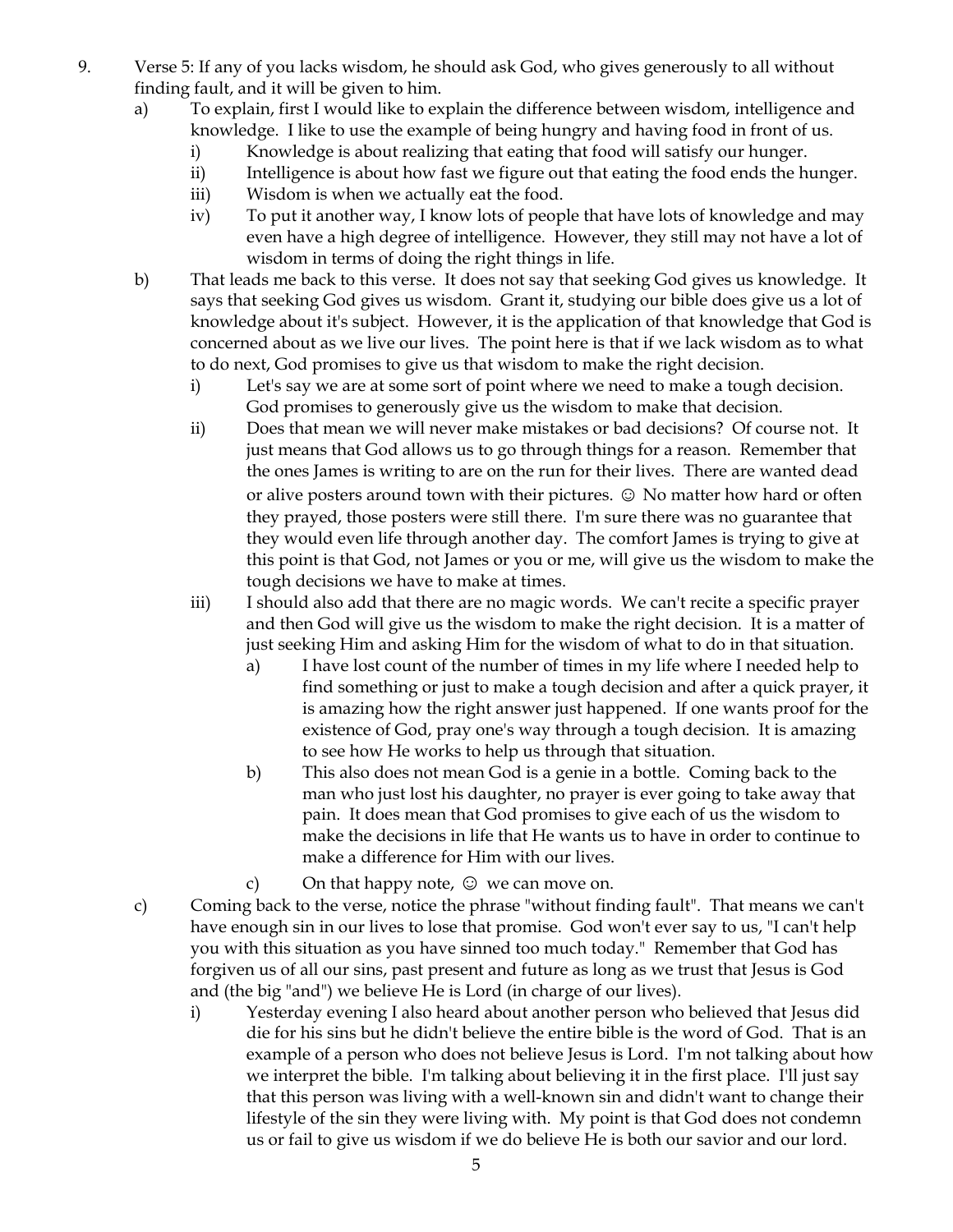- 10. Verse 6: But when he asks, he must believe and not doubt, because he who doubts is like a wave of the sea, blown and tossed by the wind.<sup>7</sup> That man should not think he will receive anything from the Lord; <sup>8</sup> he is a double-minded man, unstable in all he does.
	- a) To explain these verses, it is probably best if I explain what it does not say:
		- i) It does not say that if I have any moments of doubt about God's existence, then He wont' help us to deal with our problems.
		- ii) It does not say that we must pray hard enough in order to get God to answer.
	- b) Instead, one has to read this as an "either-or" statement. Either we believe God can and will help us, or we don't believe it. I recall a time in my life when I was really struggling with a financial problem. I couldn't stop worrying about it. That is when my wife helped me by teaching me "baby steps". That is when one prayers, "Dear God, for the next thirty seconds I'm not going to worry about this situation." Then one prays about it again when that time frame is over. In other words, if we can't pray about it once and then not worry about it, we pray in small steps to get us through one moment at a time.
	- c) The point about doubts is not that we won't have moments in life where we doubt God's existence. When we doubt God will see us through difficult times, we will be like a wave in the sea tossed around like the wind. The point is God is effectively saying to us in such times, "Yes I am here. Yes I know this situation is difficult, if not impossible to be able to deal with. Yes I know it is horrible. However, I promise to give you the wisdom to get through this situation. You need to keep on trusting that I (God) will guide you through whatever it is you have to deal with at this moment in time."
	- d) Now think about James' audience and the "wanted dead or alive" posters around town. Now think about the person who just lost his grown daughter to suicide. My point is if you think you have it tough, welcome to the real world. Sometimes I have learned that the best way to deal with pain is to go be of service to someone else. The best way to get through a particular tragedy is to find a way to be of service to someone else.
		- i) With that all too tough thought in mind, notice the phrase "double minded" as an example of doubting God. If we doubt that He will help us through our situation, we will always be living in a state of worry and fear. James' audience is still on the run for their lives even after James' letter got to them. Their situation didn't get any better just because this letter arrived. There are and were times in the history of the Christian church where many people were painfully killed just for believing Jesus died for their sins. However, continuing to live for Jesus can be harder than dying a martyr's death. James is saying keep on trusting God during that time.
		- ii) The point is trusting God gives us the right perspective of how to deal with what ever it is we have to deal with. We are still saved. We can still trust God to give us the wisdom to deal with whatever we have to deal with. That never means that the pain will go away instantly. These verses just remind us that if we trust Him to guide us, He does promise to give us the wisdom to deal with our situations.
- iii) Again it is an "either or" situation, not a matter of trying harder to please Him. 11. Verse 9: The brother in humble circumstances ought to take pride in his high position. <sup>10</sup> But the one who is rich should take pride in his low position, because he will pass away like a wild flower. <sup>11</sup> For the sun rises with scorching heat and withers the plant; its blossom falls and its beauty is destroyed. In the same way, the rich man will fade away even while he goes about his business.
	- a) Johns' very loose transition: It not a matter of who we are when it comes to dealing with difficult situations. If we have any sort of physical riches, then we have to remember that they won't last forever. If we have nothing, we have to remember that God loves us and cares for us as much as He loves those who have some sort of physical riches in this life.
	- b) James' point here is that he is still writing to those on the run. However, one cannot buy their way out of that situation. It is not a matter of money, but a matter of trust in Him.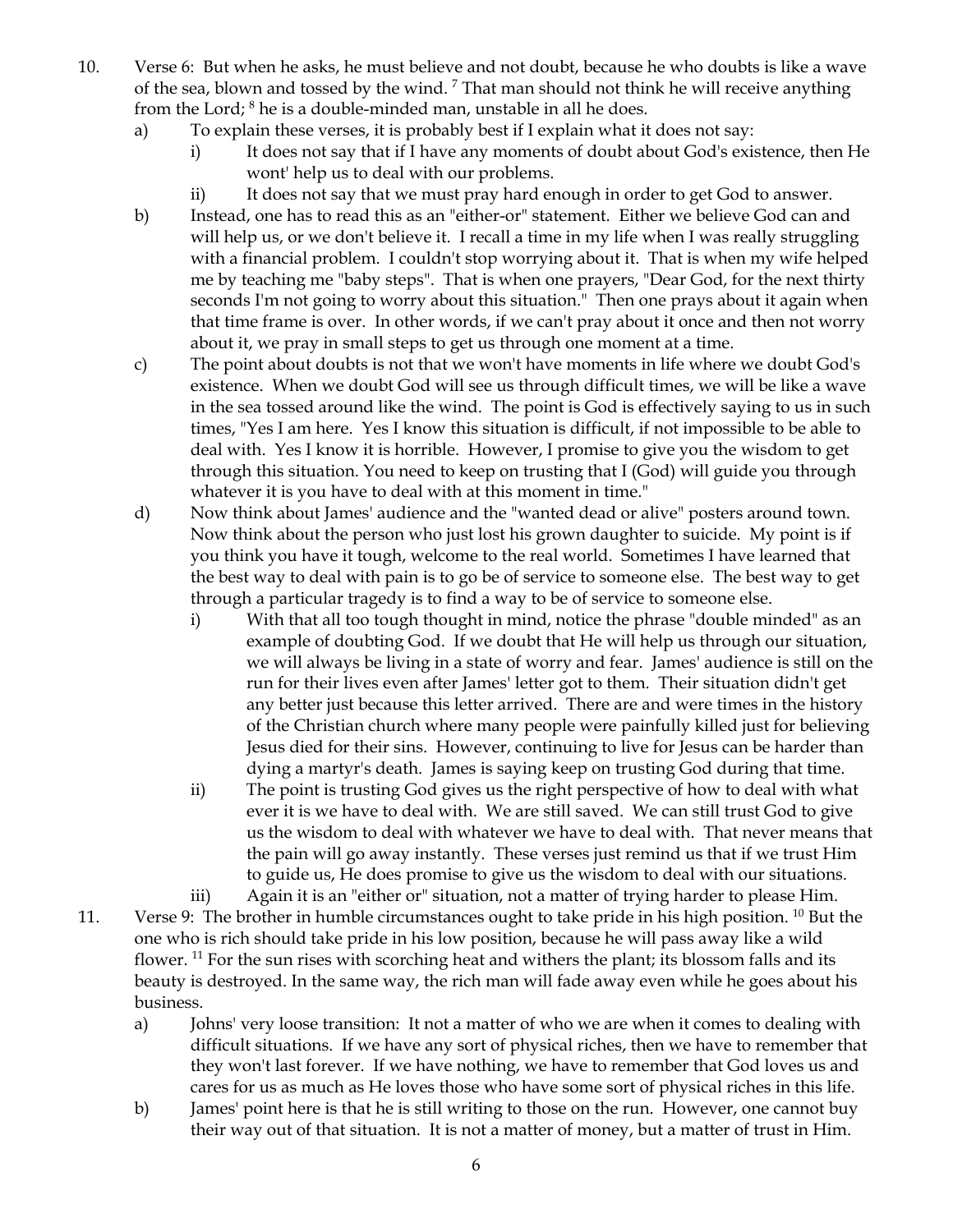- c) I notice many commentators read these verses as the start of a whole new section and fail to see the connection between the previous set of verses and these verses here. They look at these three verses and just think they are saying that whether or not one is rich or poor, it just means that we are equal in God's eyes. While that fact may be true, it does miss the point. Remember that one has to read bible verses in context of the surrounding text in order to get the author's intent.
	- i) The context is that when one needs God's help, one seeks God and He promises to give us the wisdom of how to deal with that situation of the moment. The point as it relates to these verses is it does not matter if a believer in Him is rich or poor the answer is the same. God will help those who seek Him.
	- ii) So why bring up money here? I suppose some people think they can "bribe" their way of a situation. It is a way of thinking, "Why do I need God at this moment in my life when I have all of these riches?" James is saying, that having lots of riches does not give one wisdom. If one has a talent to make or keep lots of money, that does not make one wise before God.
	- iii) I recall many years ago when my brother was going through a very difficult time, my father thought he could fix the situation with enough money. That is a false way of thinking and no that did not solve the problem. To quote a man who has gone through periods of his life with and without a significant amount of riches, it is better to have it than not to have it, but at the same time, it does not make one a wise person. That is James' point in these verses.
- d) In summary, these verses are not a condemnation of having "stuff". It is a condemnation of trusting in that stuff and not God Himself. They are condemning the idea that we don't need to seek Him if we have the resources to buy our way out of a situation.
- e) Most of us are aware of the fact that the vast majority of Christians around the world are poor. That is true through the history of the church. That does not mean one can only be saved if one is poor. Jesus said not many of the wealthy are saved. There was a queen of England (I believe Queen Victoria) who was famous for saying she was saved by the letter "m", when Paul said not many (as opposed to not any) of those who are rich are saved. (That reference is to the King James Version of 1st Corinthians 1:26.)
- f) OK, enough money guilt. Let's move on.
- 12. Verse 12: Blessed is the man who perseveres under trial, because when he has stood the test, he will receive the crown of life that God has promised to those who love him.
	- a) Remember how I said it is important to read bible verses in context? That is why I argued the verses about being rich or poor are not so much a comment about one's financial well being as they are a comment about how God views money in context of trusting Him to get through our trials in life. My proof is here in Verse 12. My point is James was talking about trials before and after the discussion of rich and poor people. Now that I've stated that, let me talk about what Verse 12 is saying to us.
	- b) Take a moment to notice how much James loves to use words and phrases that get us to continue to trust in God. We get "perseveres" in this verse and we get a promise that we will receive a "crown" if we continue to trust in Him. My point is that James is reminding us not to give up. It is not that we can be more saved. It is the idea that our lives benefit if we keep on trusting God to get us through our lives. James desire is that we all continue to trust Him no matter what the situation. The book of James does not teach us how to be saved, but how to live once we are saved. If we get that, the whole book makes sense.
	- c) A false idea can come out of these verses that one has to try hard in order to be in heaven. One has to remember that we are saved by God's grace alone, and not how hard we work. James is not a contraction to Paul's writing. It is just seeing it from a different perspective. From God's perspective, we are saved from our trust in Him alone. From our perspective, God wants us to live a life that makes a difference for Him in all that we do.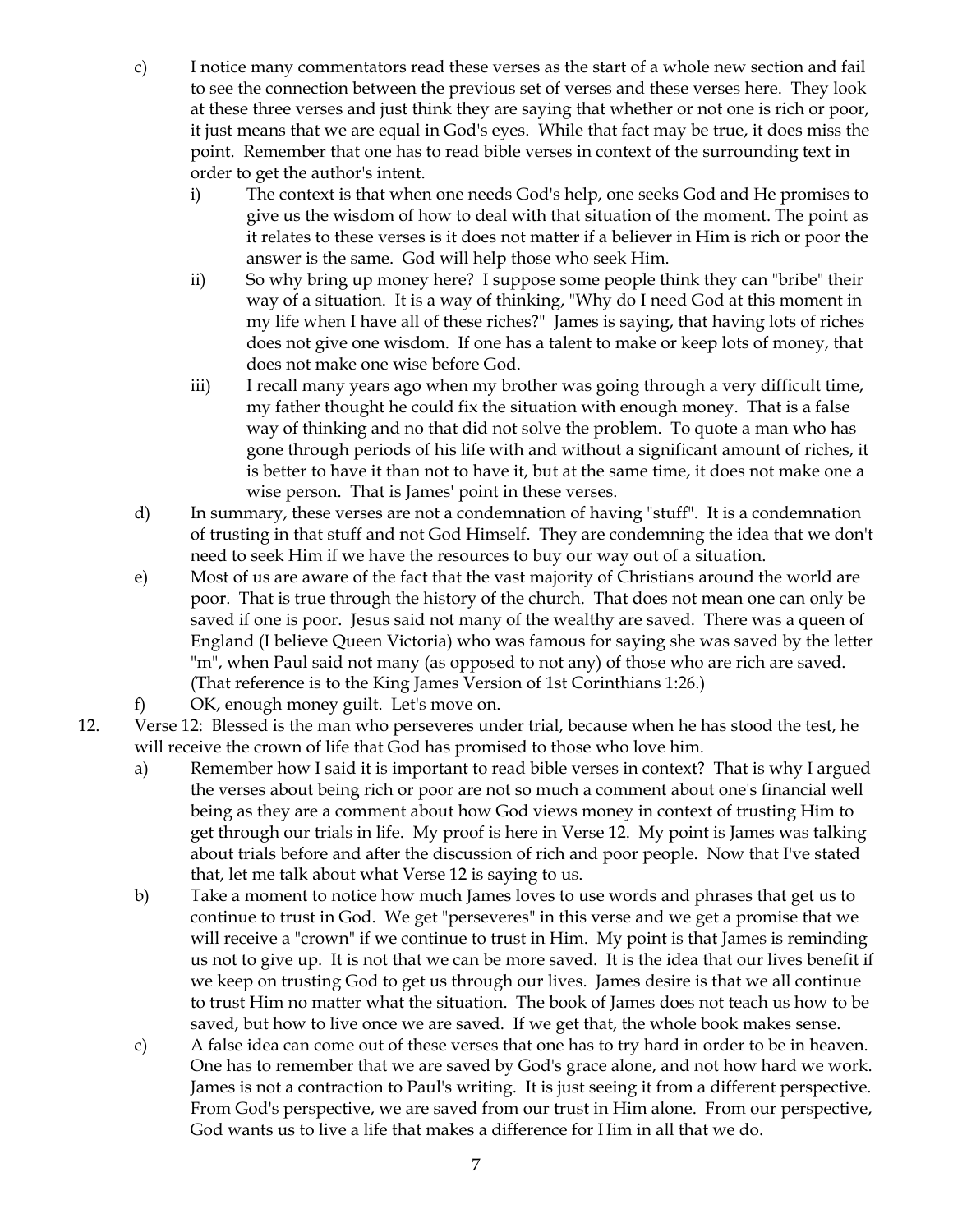- d) This leads me perfectly to a quick discussion about the "crown of life". I am convinced that there are rewards in heaven based on our faithfulness to Him. Think of it as being in a race and only the winner gets a prize. I don't believe it means we have to work harder than the Christians standing next to us. I once heard someone say that when we get to heaven, some of us are going to appreciate it more than others. I believe that a false idea is that when we are saved, we just kick back on a couch all day in our homes in heaven. The correct idea is that the purpose of heaven is to have an intimate relationship with God the Father forever. I believe some of us will appreciate that more than others one day.
	- i) When we live a life here based on trusting that God will give us the wisdom and the strength to get through the day, we carry that trust in Him into the next life. Think of this life as a preparation for eternity. Receiving that "crown of life" is not based on say, how many good deeds we do. It is based on how much we have trusted Him to get through our lives.
		- a) That reminds me of the false idea that someone leading millions of people to Jesus will get a greater reward in heaven than a person who just works with a few others. The issue is not so much what we have accomplished for Him. It is how much have we trusted in God's power in strength to work through us to accomplish what He desires to accomplish in our lives.
	- ii) In summary the "crown of life" is not based on what we have accomplished based on our own power or our own circumstances. It is based on how much we have trusted Him to get through our lives. We are somehow rewarded in heaven based on how obedient we were to what God calls us to do in life. If you have no idea what it is He has called you to do, ask for that wisdom, and as James has taught, God promises to give us the wisdom of how we can be a better servant to Him.

e) With that said, I believe we are ready to move on to Verse 13.

13. Verse 13: When tempted, no one should say, "God is tempting me." For God cannot be tempted by evil, nor does he tempt anyone; <sup>14</sup> but each one is tempted when, by his own evil desire, he is dragged away and enticed. <sup>15</sup> Then, after desire has conceived, it gives birth to sin; and sin, when it is full-grown, gives birth to death.

- a) To explain, let me start by coming back to my lesson title of "understanding trials". Does God allow people to go through trials? Of course. The purpose of those trials is usually to build up our faith in Him. Let's be honest, we do our best praying under trials.
	- i) That leads to a logical question: Does God tempt us to sin? If He allows believers to go through trials, does that mean He is tempting us to sin? That is the issue that is being brought up in these verses.
	- ii) To answer that issue, we have to understand a little about God. By definition, God is perfect. If He is perfect, He cannot be tempted to sin Himself. If God is perfect, that also means He can't tempt us to sin. In short we can't blame Him for our sins.
- b) Ok, if it is not God's fault, why do we sin? Why do we have a sin nature inside of us?
	- i) The first person to blame is in effect ourselves. All of us are born with a desire to sin. Think of it as a disease we are each born with. Does that mean we can't help not sinning? Of course not. It just means that desire is there. That is one reason why we need His power to overcome the temptation to sin in the first place.
	- ii) To expand on that thought, I believe that each of us have our own weaknesses. In other words, some of us have more willpower in different aspects of our lives than other people. You may or may not have a strong desire to drink alcohol until one gets very drunk. All of us have different levels of willpower. One can apply that principal to any potentially sinful issue. Just because we may or may not have a desire to commit some sort of sin, does not mean we have to act upon that desire. That is why we are called to rely upon His power to help us in our own weakness.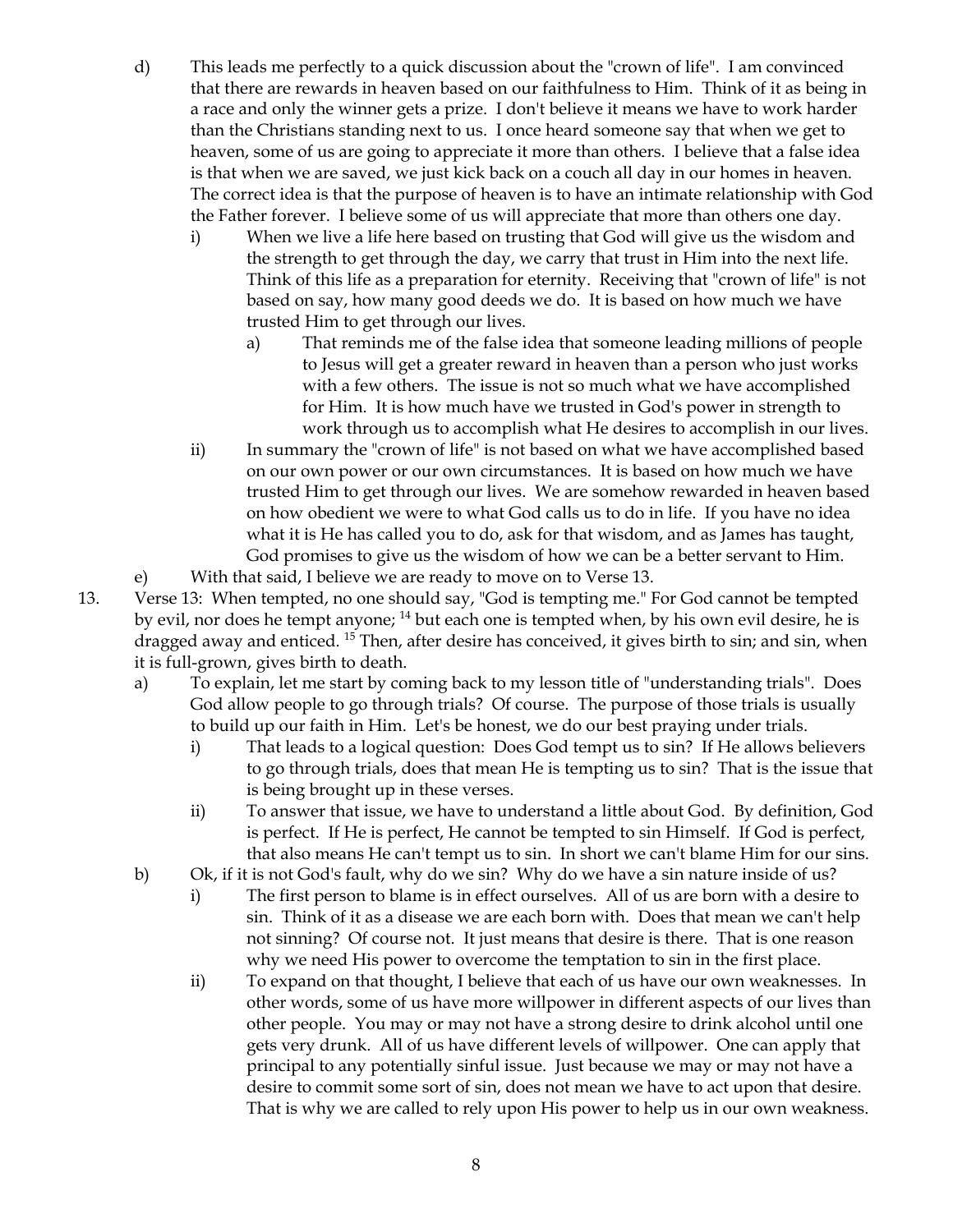- iii) Well, I'm not done blaming people yet.  $\odot$  There is also the influence of the world and the influence of Satan himself. Let's start with the world. Temptations to sin are always all around us. There are multitudes who don't care about pleasing God and say in effect, "come join us". The temptation is always there.
- iv) In effect, the same can be said about Satan and his dominions. Remember what is Satan's purpose: To make you and me an ineffective witness for Jesus. I will argue that he can't take away our salvation, but he is always plotting or trying to lure us from being a good witness for God by getting us to focus on other things.
- c) In summary, if our own desires were not bad enough, the influence of the world, and the influence of demonic forces are there to lure us away from God. That is why He designed us with a need to stick close to Him. It is not that He has a physical need to be loved by us. It is about us coming to the realization that we need Him in order to have the power to resist our own desires and the desires placed upon us from the outside. That is why we need to depend upon God as our power source to overcome such temptations.

i) That is in effect, why God can't tempt us with evil, but we still can be tempted. d) OK, I've discussed who can tempt us and how, (ourselves, the world, demonic forces). The only thing left to discuss from these verses is Verse 15. Once we understand how we can be tempted, next we need to understand the danger of temptation. James is saying that when that desire comes to sin, that desire leads to sin and when that sin has fully grown, it leads to death. I would say that requires an explanation:

- i) Does this mean every temptation will cause us to sin? No.
- ii) Does this mean every time we sin, it can cause us to physically die? No.
- iii) It does mean that temptation "left alone" will grow and cause us to sin.
- iv) It does mean that sin left alone, causes us turn away from God. For the unsaved, it is talking about living a life denying Jesus payment for one's sins and therefore we turn to other things in order to give us pleasure in life. For the saved, it is about losing one's rewards in heaven. Remember the "crown of life" from Verse 12?
	- a) That crown is about rewards in heaven based on doing what God called us to do. When we as believers sin, it turns us away from Him and in effect does cause us to "die" in the sense of not doing His will for that moment.
- v) What do we do when temptation is upon us? God does promise us to give us a way to escape. (See 1st Corinthians 10:13 on that point.) If one is a believer, I am convinced that in every tempting situation, He says in effect, "here is the way out". It is amazing to notice the interruptions that come into our lives when such temptations come. It is as if some force is saying, "come this way not that way" and helps us to deal with that desire.
	- a) In other words, just as there are demonic forces we can't see that are trying to make us a bad witness for God, there are good forces we can't see that are trying to help us to stick to the type of life that God desires of us.
- vi) So what do we do practically? Pray. That is why part of the Lord's prayer is "lead us not into temptation". (Matthew 6:13.) God is aware of our inability to deal with it based on our own willpower. That is why we pray for His help in order to overcome such temptation. What if I am "knee deep" in it already? Again, pray for help. Run away as much as possible. Often such desires have to be crucified to a slow and painful death. My point is that God loves us too much to ever leave us alone, no matter how much we have sinned. Yes there are still penalties to be paid to society and we may have to deal with the damage done, but God is always willing to give us a fresh start and help us walk away from it.
- vii) OK John, if all of that is true, why should I repent now? Why can't I just wait until my deathbed? First, one never knows when one is going to die. More importantly living for God is the best way to live our lives now, not to continue in sin.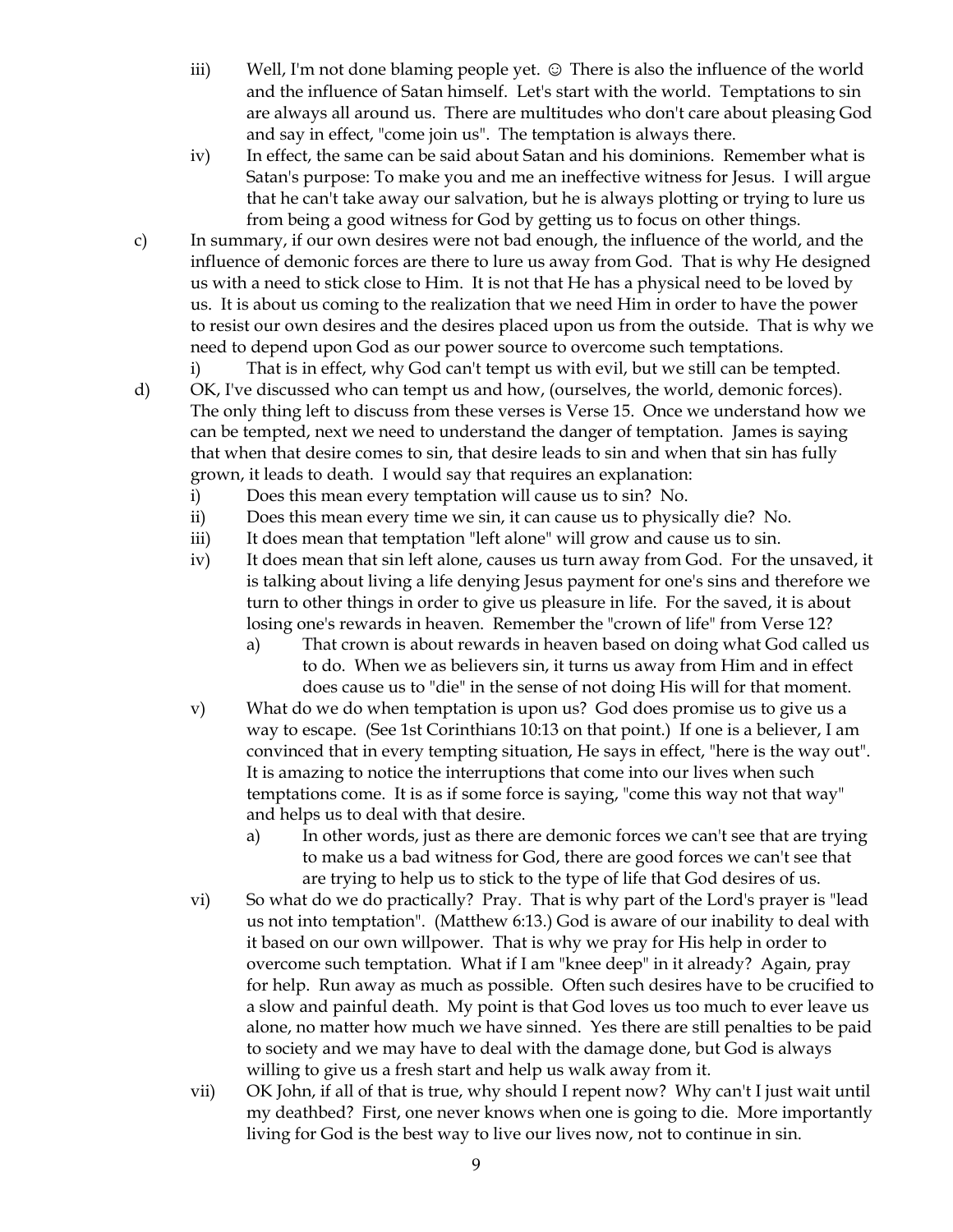- 14. Verse 16: Don't be deceived, my dear brothers. <sup>17</sup> Every good and perfect gift is from above, coming down from the Father of the heavenly lights, who does not change like shifting shadows.  $18$  He chose to give us birth through the word of truth, that we might be a kind of first fruits of all he created.
	- a) OK, after a page and one half of condemnation, it is time to get back to the text. I've now beaten to death the idea that God can't tempt us with sin and He desires that we draw on His power in order for us to overcome whatever it is we have to deal with at any moment.
	- b) In effect, James eases up on us too. He understands the guilt caused by sin as well as the rest of us. That is why James changes the topic a little and makes the statement in effect that "God is good". We can't blame Him for our problems.
	- c) The point here is because God is not only good, He is perfect and all the good things that we do receive in life come from Him. Remember that James is writing this letter to those who are on the run for their lives due to persecution. James is reassuring those believers and in effect us, that if we live or die today, God is still good and wants the best for us.
		- i) This means that the good things that God gives us in life includes the truth of His existence, the ability to give us the power to overcome temptation. Further, it is His desire to guide our lives if we let Him. That is why we pray and that is why we study His word.
		- ii) The point in Verse 17 is "God does not change". Our circumstances may change and our lives change, but God doesn't. He by definition is perfect and is aware of all that we go through in life.
	- d) This leads to Verse 18. In this verse God refers to believers in Jesus as the "first fruits" of all that He created. Does that mean no one from the Old Testament is saved? Of course not. What about judgment of nonbelievers? That is His job to judge, not yours or mine. Think of "first fruits" as a special group of everything that God has created. When I think of the image of a "first fruit", I think of it as being something special. The first thing that is picked off of a tree.
		- i) Remember that James is writing to Jewish believers. God first picked the nation of Israel to be His representatives to the world. One can argue that the Jewish people are God's "first" as they were first called to draw close to Him. On a specific date in history 2,000 years ago, God sent Jesus to die for us so that anyone we can have an intimate relationship with Him and have the price of all of our sins covered by His blood. That is why even 2,000 years after that event, we as Christians are part of that first group to live our out lives in order to make a difference for Him.
		- ii) OK, if we as believers are a "first fruit" whatever that means, what does it mean that we do with that bit of information? Again, it just means that God desires that we use the most valuable asset we have, our time, in order to make a difference for Him with our lives. It is about realizing that by regularly focusing upon Him, we have the power not only to overcome sin from whatever the source, but the power to make a difference for Him. That thought would be a wonderful way to end the lesson, but I still have eight more verses to go.
- 15. Verse 19: My dear brothers, take note of this: Everyone should be quick to listen, slow to speak and slow to become angry, <sup>20</sup> for man's anger does not bring about the righteous life that God desires. <sup>21</sup> Therefore, get rid of all moral filth and the evil that is so prevalent and humbly accept the word planted in you, which can save you.
	- a) One thing I admire about James is how he gets practical. This is not how to be saved, or the fact we are saved by His grace alone. This book is about now that we are saved, what does God desire we do with that knowledge of our salvation? To state the obvious, we can't get "more saved", however we can use our lives to make a difference for Him.
	- b) All of this talk about "practicality" leads me to these verses. A big part of understanding trials is to think about how to react when different situations come up. Let me explain: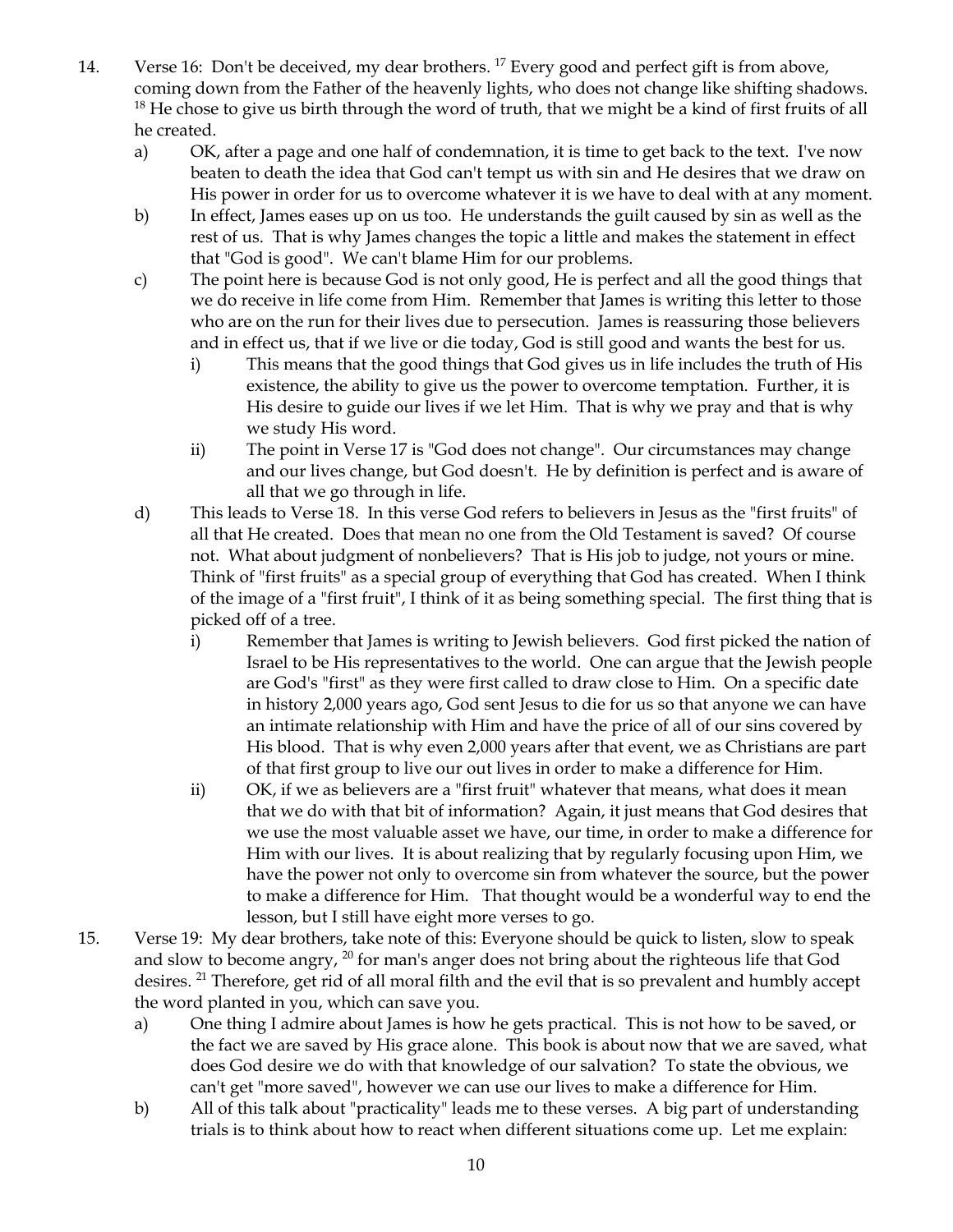- i) Recently I heard radio commentator Dennis Prager ask the question, "if there was an 11th commandment, what should it be?" The best one that the audience came up with was (in my opinion) that one should "think before one speaks". I believe it is not given as one of the 10 commandments because there are situations that do require us to speak quickly. However, I believe James is saying that one should think before one speaks. That is in effect Verse 19.
- c) Let me explain this principal another way: I learned a wonder expression called "HALT". That means one is most likely to "lose it" when one is Hungry, Angry, Lonely or Tired". I find that I make my biggest mistakes when one of those emotions are front and center. James is saying in effect, the way to overcome the temptation to sin, is to spend a lot of time listening, be aware of HALT, be slow (delayed) to give one's opinion, and then we are a lot less likely to sin.
	- i) Lately, I have been focusing a lot on the issue of anger. My daughters complain that I get angry and yell at them too much. I know it is out of frustration that they are not doing my will at the moment. The way to overcome that or any sin is not by trying harder, but by saying to God, "This is Your problem. I can't fix it based on my own willpower." The practical answer is also what James is saying here.
	- ii) It never ceases to amaze me how God always puts the scripture right in front of me that He needs me to work on at this moment. I realize that much of my anger comes at moments when "HALT" is needed. I also know I can't fix it on my own. The solution is first to be aware of the situation, be willing to be led by God and only then can He work through us to change us to be how He wants us to be.
- d) All of this does lead me back to these verses. The point here is to replace that anger or whatever sin or temptation we are facing at that moment with His word. The idea is that it is His power and not our own willpower that can help us to change over time. Does this mean I will be perfect? Of course not. However, I have watched people change over time, simply by trusting in God to help them change and not try to do it themselves.
	- i) Remember again, that James audience is on the run for their lives. I'm sure it was easy and common to get angry about their situation. That is probably one reason why James is encouraging them to be "slow to speak" and listen to others.
	- ii) This leads to a related principal: We can't fix others, all we can do is work on our own lives. That is why James is encouraging those believers to focus on the Word of God that they study and let God work to change us from the inside out.
	- iii) Believe it or not, that leads perfectly to the next verse.
- 16. Verse 22: Do not merely listen to the word, and so deceive yourselves. Do what it says.
	- a) One has to remember that when James was written, most people did not own a physical copy of a bible. They heard the stories, principals and prophecies as told by others.
	- b) James is giving the practical advice that just listening (or reading) is no good unless one puts into practice what it says. Of course one has to read one's bible in context. The point is that James is encouraging us to draw close to God in order to live a life pleasing to Him. To state the obvious by now, it is not to earn our way into heaven, but out of gratitude for what God has already done for us. Living by what the word says is the best way to live.
	- c) To state the obvious some more, if doing what God's word says can be summed up in one quick line, the bible would not be as thick as it is. Commentary would not be needed.
	- d) Therefore, we need daily time with Him to learn of Him and draw close to Him in order to live the type of life that He desires of us.
	- e) If I had to pick the most important thing to remember besides the fact that one has to trust in Jesus as both the one who died for our sins and the Lord (in charge) of our lives, then I would state what Jesus said are the two most important commandments. That is in effect to love God and to love others. (Matthew 22: 37-38.) If we get that, the rest is commentary.